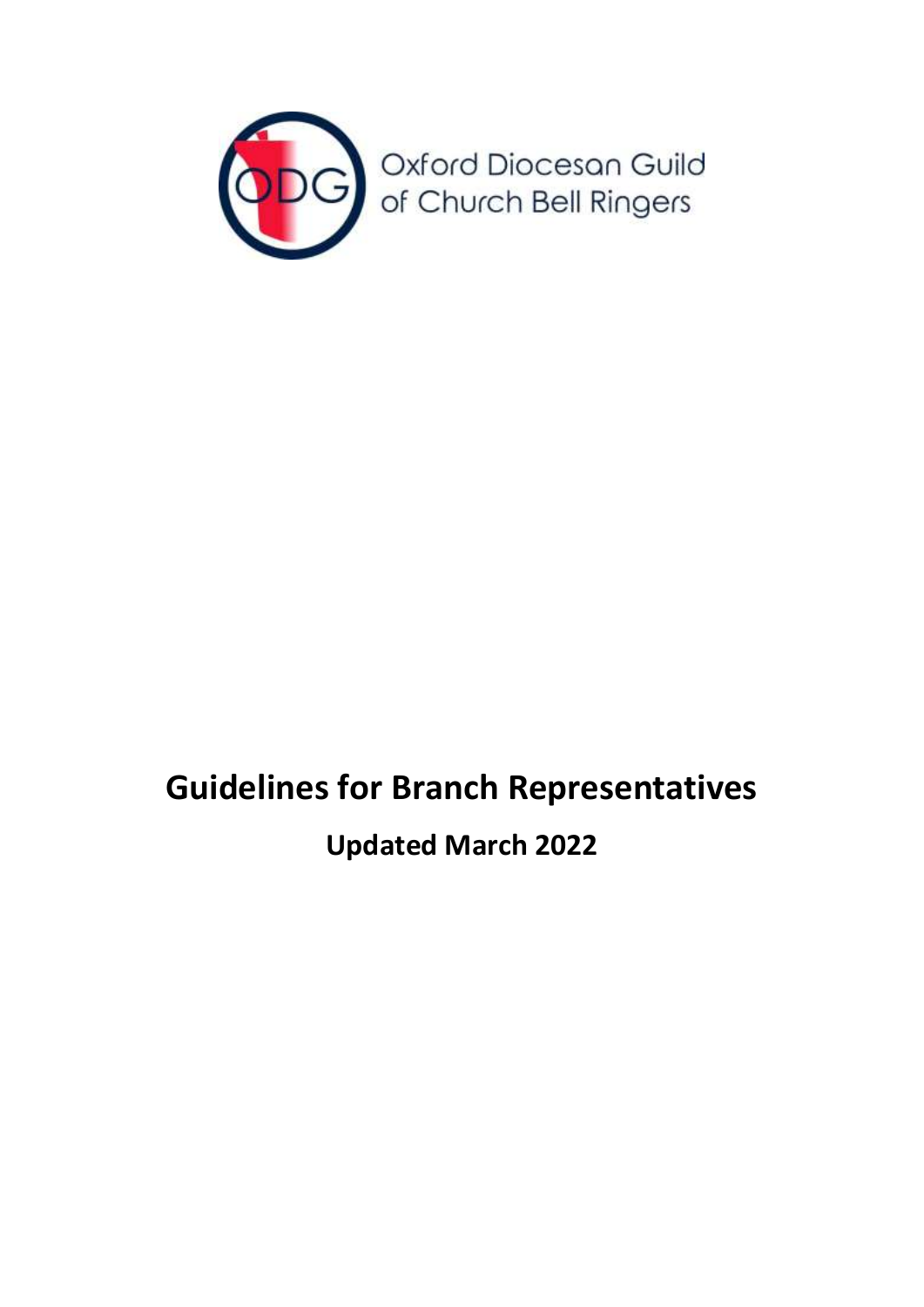## **What is a Branch Representative?**

The role of a Branch Representative involves sitting on the Guild General Committee as a representative of your branch at two meetings a year. These take place on the second Saturday in March and the fourth Saturday in November.

The role of the Representative can vary from a simple level to one of a much deeper involvement. At the simple level the Representative should take note of the discussions and decisions made at the meetings and report these back to their branch. They should also take note of the issues raised at meetings and seek the opinion of their branch where this is appropriate, and then represent these views to the meetings.

At a deeper level of involvement the Representative may wish to involve themselves in the work of the sub-committees as a member of one or more of those sub-committees. These are Finance and General Purposes (which deals with the general administration of the Guild between meetings); the Learning & Development Workgroup (which seeks to provide advice and assistance with the teaching of ringing across the Guild); and Towers & Belfries (which provides help and advice regarding bell maintenance and restoration projects).

## **What is Guild General Committee?**

Meets on the second Saturday in March and the fourth Saturday in November, in each branch of the Guild in turn, normally followed by tea and ringing. The March gathering begins with the Bell Fund AGM normally at 2.30pm, followed by the General Committee meeting (and General Committee members are eligible to attend both). The November meeting normally starts at 3pm. Agenda and papers sent out in advance.

If you have not received notice of the meeting by two weeks in advance of the meeting date, advise your Branch Secretary.

Composed of Guild officers (approaching 30), Trustees and Vice Presidents (up to 20), representatives from branches (Branch Secretary plus up to 3 other representatives depending on membership of branch), and up to 6 elected members. In practice, attendance is somewhere between 45 and 60. Receives reports from officers and sub-committees, and discusses and agrees items of concern.